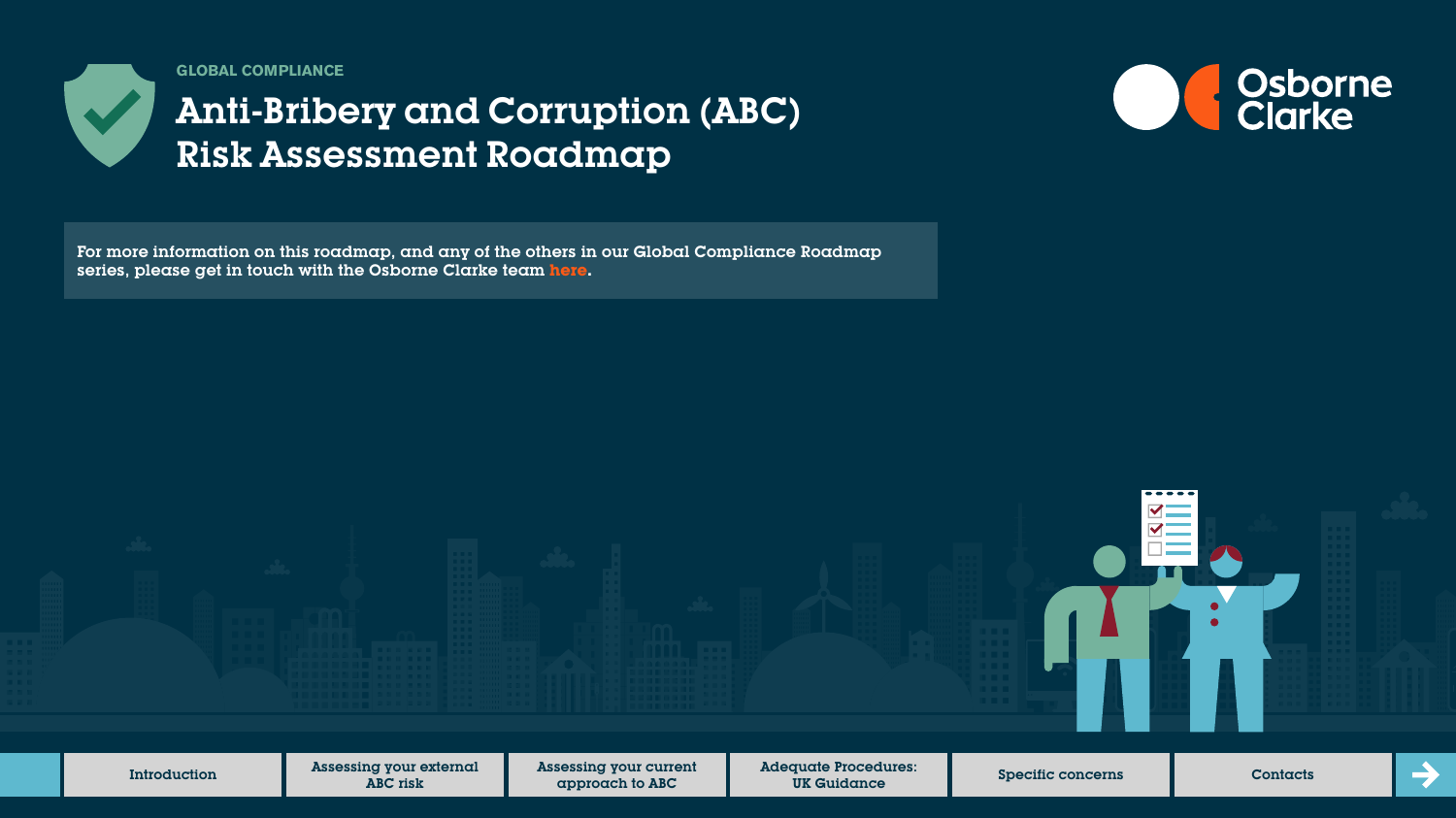## **Introduction**

The UK's Bribery Act 2010 (UKBA) enacted a new corporate offence of failing to prevent bribery. The only defence to this offence requires a commercial organisation to demonstrate that it had adequate procedures in place to prevent bribery.

The starting point for any commercial organisation wishing to ensure that it has adequate procedures in place is to conduct an objective and comprensive risk assessment to identify any ABC risks that it may face. That risk assessment should not be viewed as a one off exercise, but should be repeated at regular intervals, and whenever significant new business

is undertaken that may alter the overall profile of the organisation.

Set out below is a 'roadmap' of questions designed to identify information that will enable a business to determine what ABC risks it may face.

Having answered these questions, an assessment can then be made of the ABC risks faced by the commercial organisation and the extent to which its policies and procedures adequately address those risks. Thereafter, any further necessary measures can be adopted and implemented with a view to ensuring that the business has adequate procedures in place that are UKBA compliant.

Introduction

Assessing your external ABC risk

Assessing your current approach to ABC

Adequate Procedures: quale riccedules.<br>UK Guidance Specific concerns Contacts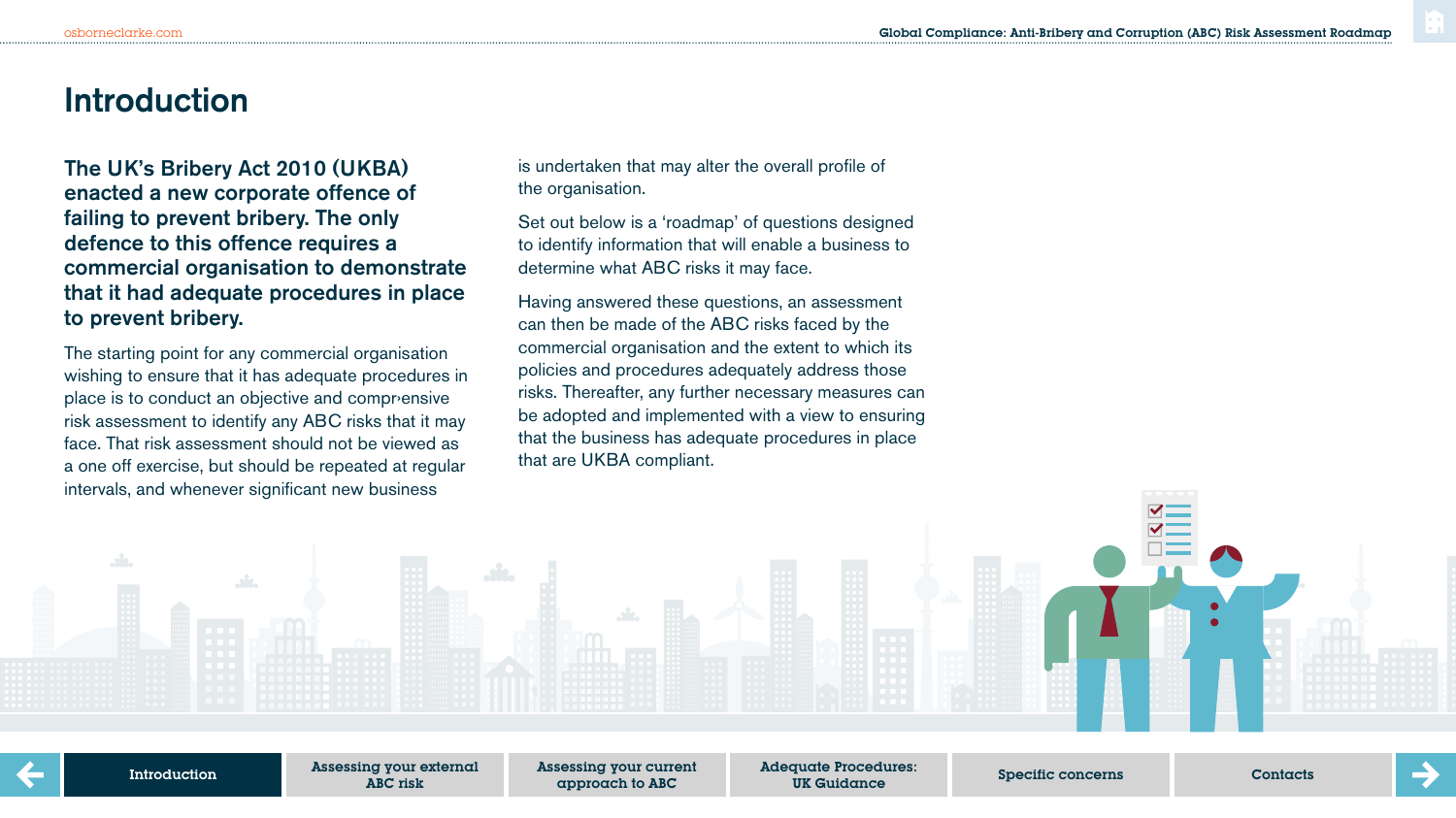# **1. Assessing your external ABC risk**

 $\Box$  Has your organisation undertaken any assessment or consideration of the ABC risks it faces and, if so, when was that assessment last undertaken?

## 1.1 Sector/business risk

- $\Box$  How would your sector generally be perceived in terms of ABC risk: Highest: High: Medium: Low: Lowest
- $\Box$  Other than your principal areas of business, do you have any other business lines that ought to be considered for ABC risk, for example, human resources?

 $W_{\rm eff}$  countries do you have an operational base in and what in and what in and what in and what in and what is

- $\Box$  Is any of the business that you any permits, licences or other any country in which you do
- $\Box$  Does the business make (or  $make$  on its b<sub>alf</sub>) charitable
- $\Box$  Could situations arise where or persons performing service organisation could be required payments, commonly known payments? By way of examp government officials to proce

do you undertake due diligence on the charities before

For more information on this roadmap, and any of the others in our Global Compliance Roadmap subsidiaries or joint ventures?) series, please get in touch with the Osborne Clarke team **[here.](https://sites-osborneclarke.vuturevx.com/82/6426/pages/global-compliance-roadmaps.asp)**

approach to ABC

Adequate Procedures: quale riccedules.<br>UK Guidance Specific concerns Contacts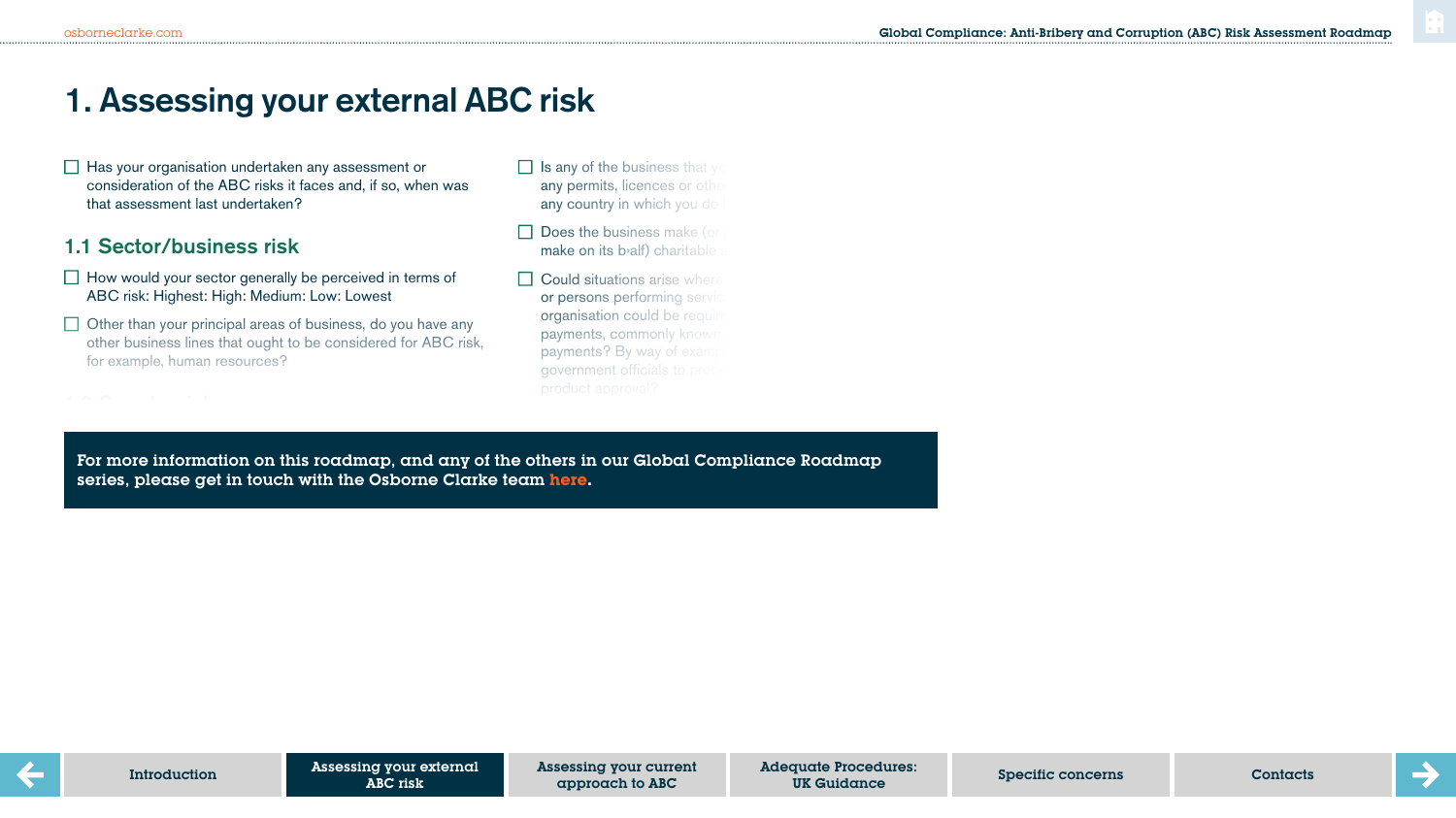## **2. Assessing your current approach to ABC**

### 2.1 Policies and procedures

 $\square$  Do you have:

(i) An ABC policy?

(ii) A Code of Ethics?

(iii) A Supplier Code of Ethics?

 $\mathcal{O}(\mathcal{O}_\mathcal{P})$  and  $\mathcal{O}(\mathcal{O}_\mathcal{P})$  and  $\mathcal{O}(\mathcal{O}_\mathcal{P})$ 

For more information on this roadmap, and any of the others in our Global Compliance Roadmap<br>ceries whereo ast in teuch with the Osherne Clarke town here series, please get in touch with the Osborne Clarke team <mark>[here.](https://sites-osborneclarke.vuturevx.com/82/6426/pages/global-compliance-roadmaps.asp)</mark><br>.

reference to ABC or ethical contraventions in the disciplinary policy)?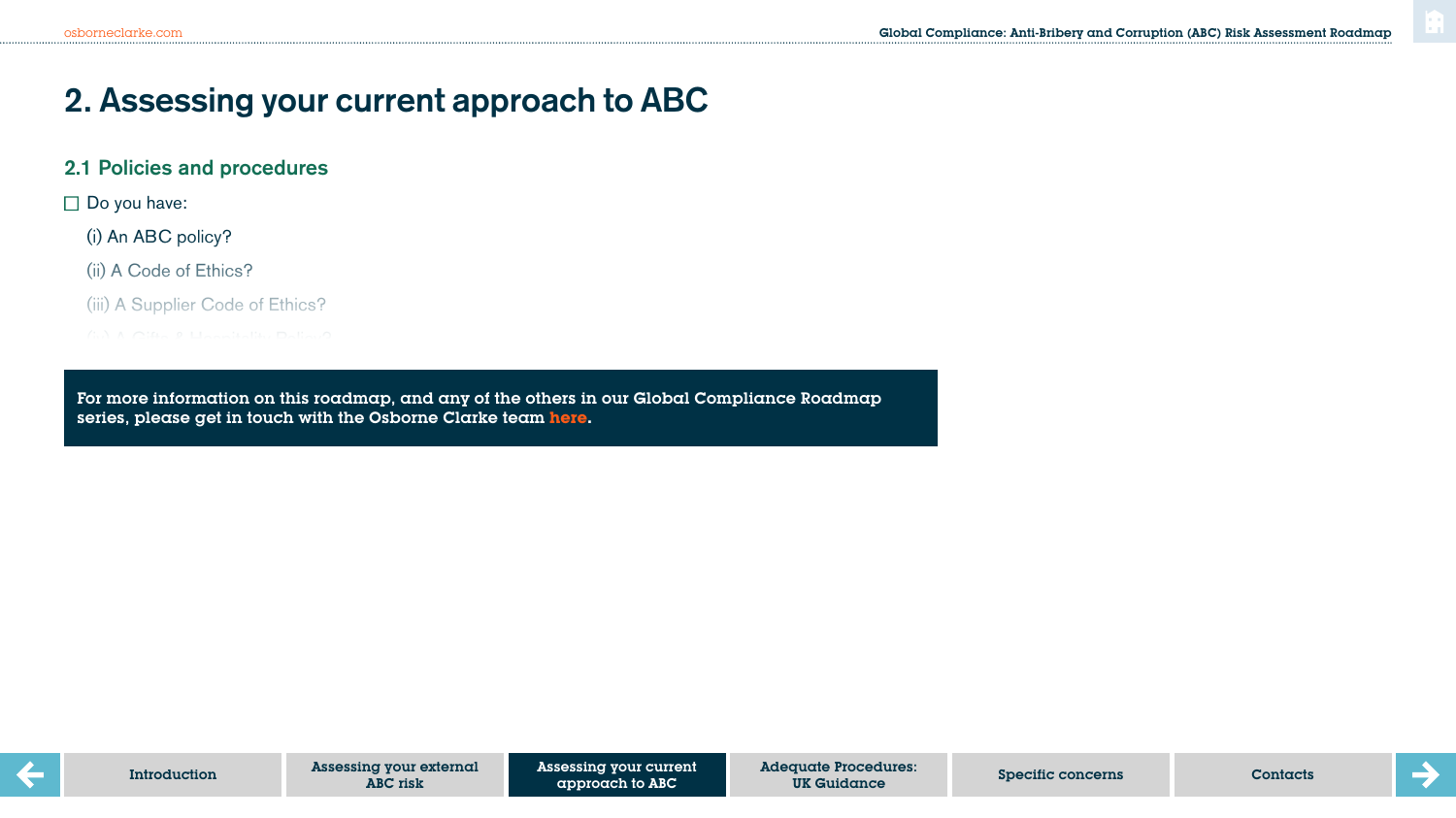## **3. Adequate Procedures: UK Guidance**

The UK's Ministry of Justice and Serious Fraud Office (SFO) have issued guidance relating to adequate procedures and, separately, the SFO has a section in its Operational Handbook detailing what it would view as constituting an effective ABC compliance policy. Each document refers to, and stresses the importance of six principles:

### 3.1 Proportionate Procedures

 $\Box$  Objectively, would your organisation be viewed as having adopted ABC procedures that are proportionate to the risks that you face?

## 3.2 Tone from the Top

statement on corporate values?

 $\Box$  To what extent, and in what ways, does your Board/senior management provide leadership to the business on the

assessments and policies, consideration and direction on

 $\Box$  How often does the Board/s issues?

 $\Box$  What resources has your org

 $\Box$  Is the Board/senior management relevant laws related to ABC

## 3.3 Risk Assessment

 $\Box$  Are your risk assessment pro management?

- $\Box$  Does your organisation alloc assessment, proportionate the risks that you may face?
- $\Box$  Do you utilise relevant intern

procedures and policies?

Are your risk assessment exercises, and the conclusions

For more information on this roadmap, and any of the others in our Global Compliance Roadmap<br>series, please act in tough with the Otherne Clarke team hose. series, please get in touch with the Osborne Clarke team <mark>[here.](https://sites-osborneclarke.vuturevx.com/82/6426/pages/global-compliance-roadmaps.asp)</mark><br>. relevant employee input, used to improve your ABC

Adequate Procedures: UK Guidance approach to ABC Contacts **Specific Concerns** Contacts Contacts Contacts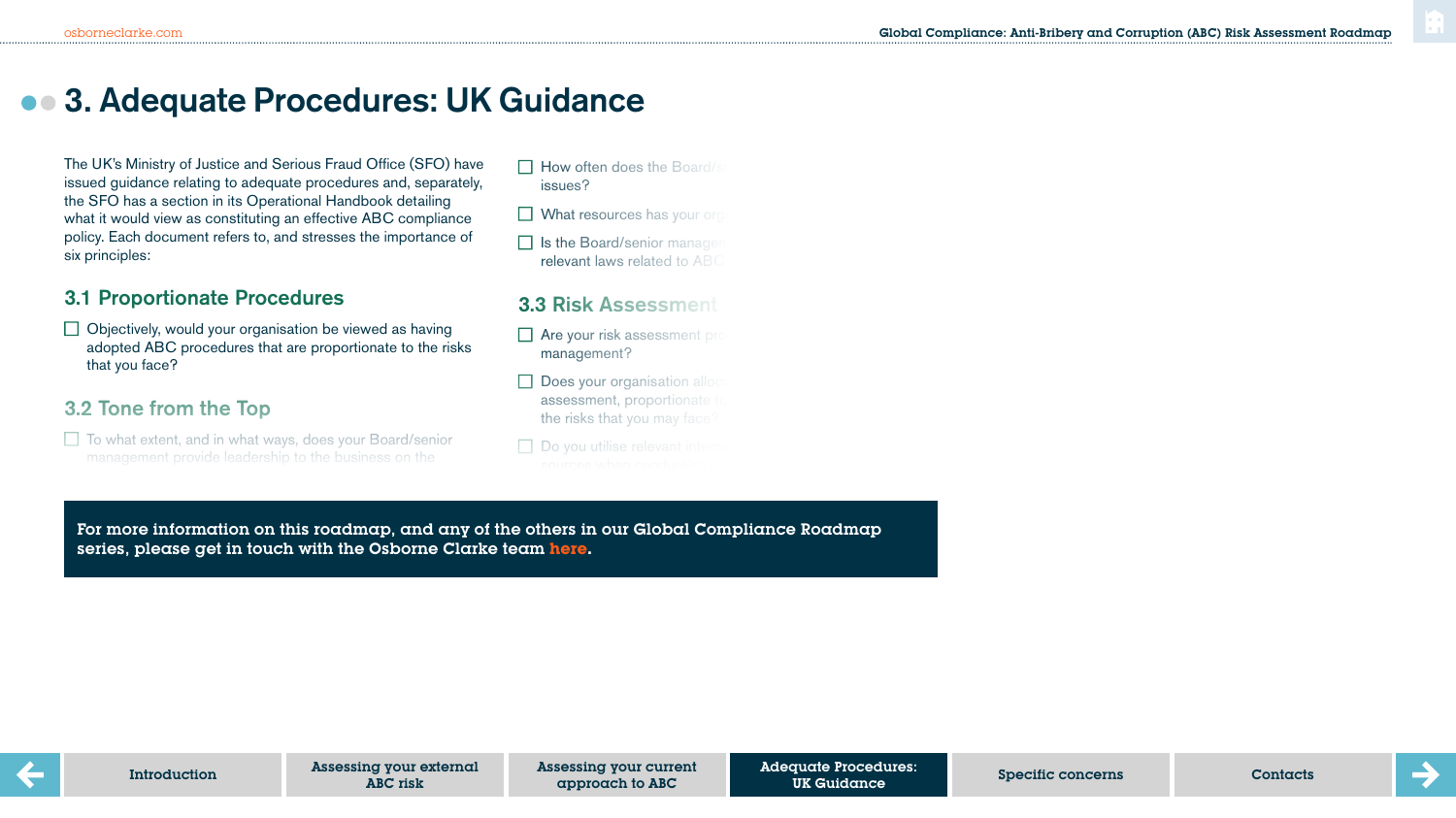## **3. Adequate Procedures: UK Guidance**

 $\Box$  What steps do you take to address or manage the ABC risk arising through third parties?

For example, does your organisation:

- (i) Have a systematic approach for engaging third parties consistently across the business?
- (ii) Have ABC or other contractual clauses in your contracts with third parties to mitigate against ABC risks (such as requiring them to comply with applicable laws, comply

### **3.5 Communications**

- $\Box$  Does your organisation provi relevant employees?
	- $(i)$  is that training tailored so training relative to their rol
	- $(i)$  How often is the training
	- (iii) Does this differ for perso

(iv) Is the training evaluated and or is a pass mark required to  $\mathcal{L}$ 

(vi) If  $\alpha$  is training took place, when the training took place, when the training took place, when the training took place, when the training took place, when the training took place, when the training took place, when

er party information on thir roadness and such af the otherwin our Cl series, please get in touch with the Osborne Clarke team <mark>[here.](https://sites-osborneclarke.vuturevx.com/82/6426/pages/global-compliance-roadmaps.asp)</mark> And the compiled and retaining the compiled and r For more information on this roadmap, and any of the others in our Global Compliance Roadmap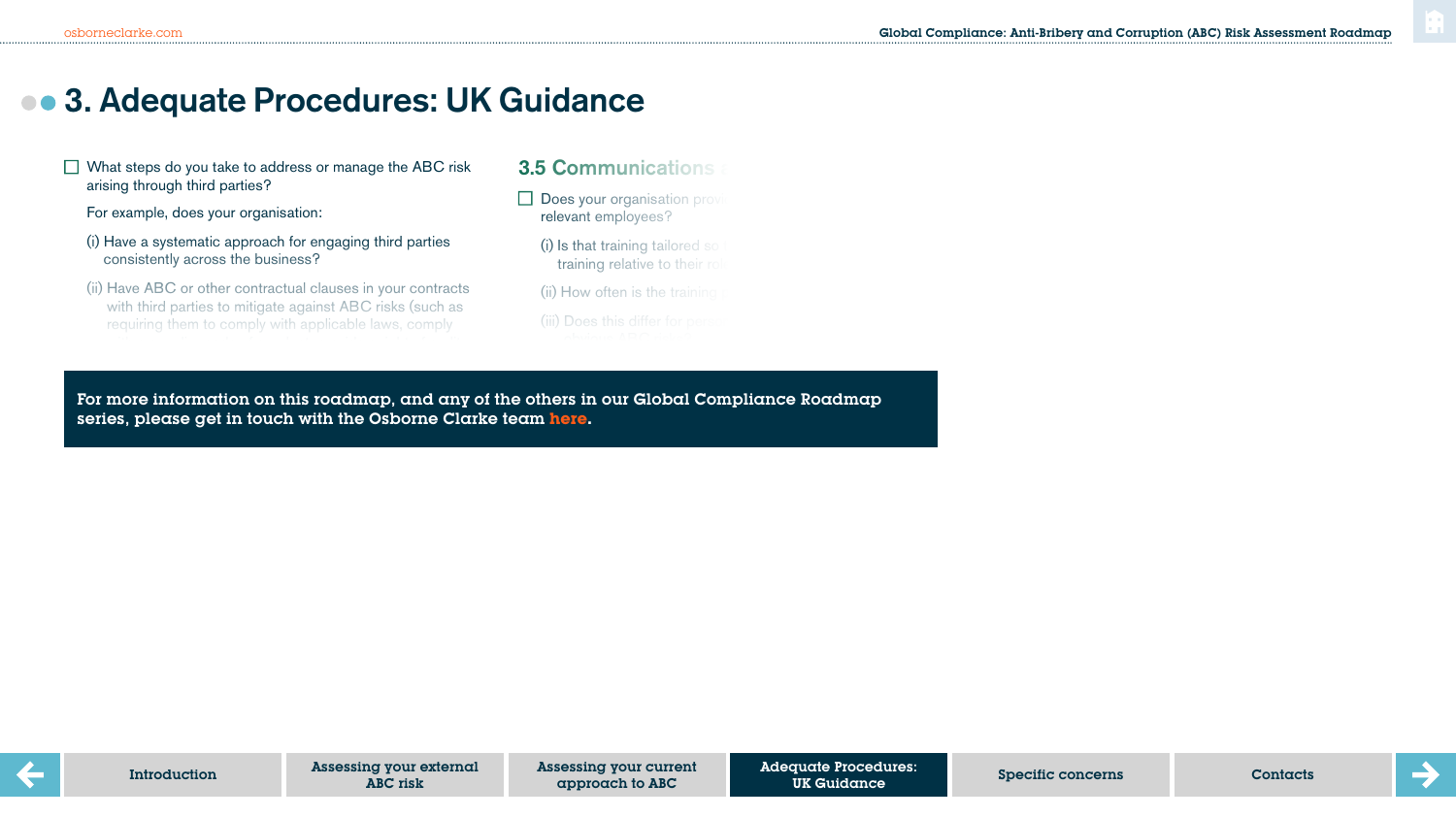# **4. Specific concerns**

- $\Box$  Have any potential ABC issues (red flags) been identified as part of any internal or external audits conducted within the past 5 years? If so, how were these dealt with?
- $\Box$  Have any whistleblower reports referred to potential ABC issues within the past 5 years? If so, how were these dealt with?
- $\Box$  Are you aware of any allegations, inquiries, investigations, prosecutions or other actions by a State regulator or prosecutor which may indicate an ABC issue connected to your organisation or a third party that performs

For more information on this roadmap, and any of the others in our Global Compliance Roadmap series, please get in touch with the Osborne Clarke team **[here.](https://sites-osborneclarke.vuturevx.com/82/6426/pages/global-compliance-roadmaps.asp)**

 $D$  you have any other concerns or awareness or awareness or  $\alpha$  and  $\alpha$  indicate any indicate any indicate any indicate any indicate any indicate any indicate any indicate any indicate any indicate any indicate any ind